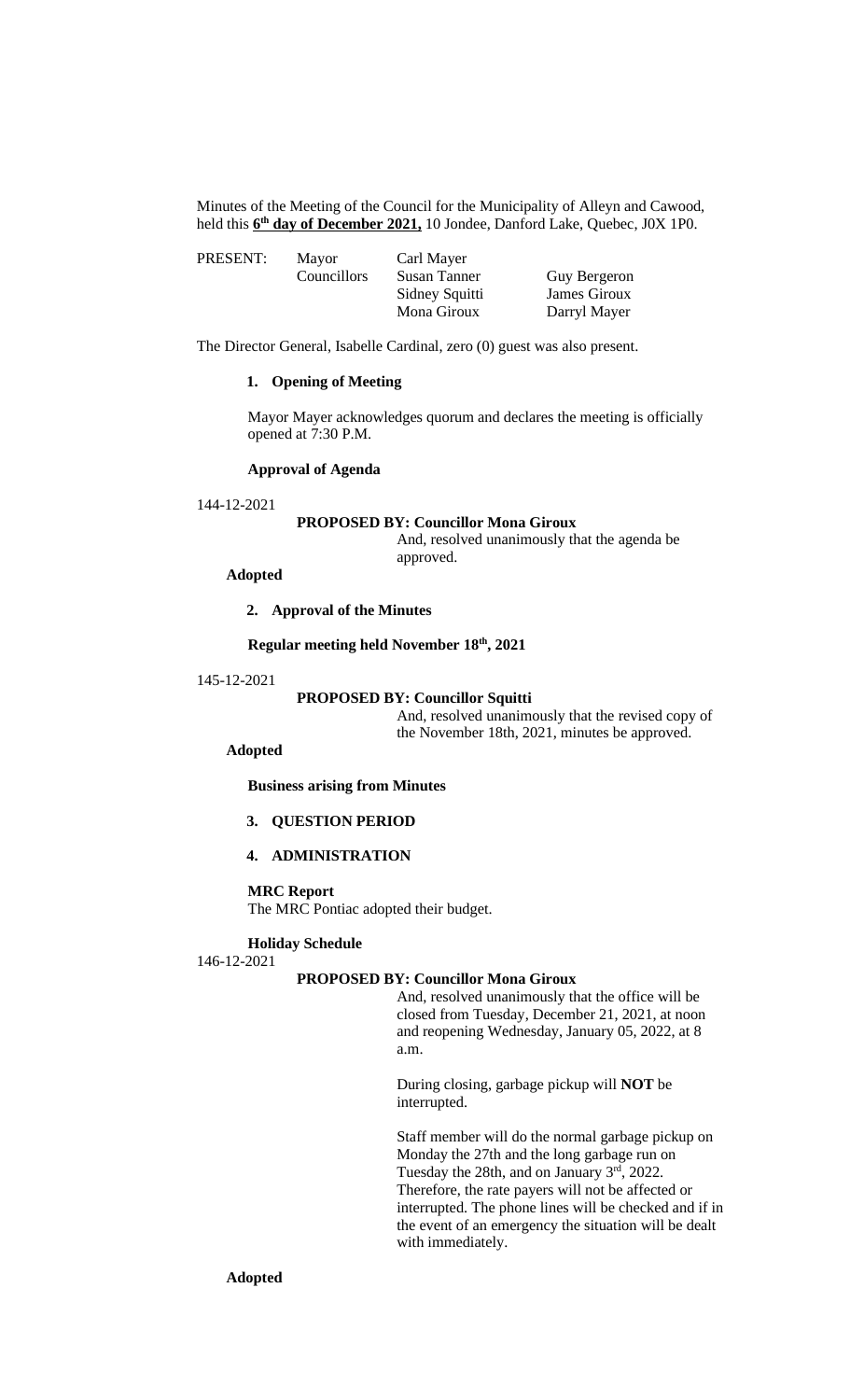# **PROPOSED BY: Councillor Bergeron**

And, resolved unanimously that the Calendar of Council Meeting for 2022 is approved as follows:

Municipal Council Meeting Dates in 2022:

Monday, January 10, 2022 Monday, February 7, 2022 Monday, March 7, 2022 Monday, April 4, 2022 Monday, May 9, 2022 Monday, June 6, 2022 Monday, July 4, 2022 Monday, August 1, 2022 Tuesday, September 6, 2022 Monday, October 3, 2022 Monday, November 7, 2022 Monday, December 5, 2022

# **Adopted**

## **PPA-CE**

| <b>WHEREAS</b> | the Municipality of Alleyn and Cawood has taken note of the<br>terms of application of the Particular Improvement Projects<br>(PPA) component of the Local Roads Assistance Program<br>(PAVL) and undertakes to respect them;                                              |
|----------------|----------------------------------------------------------------------------------------------------------------------------------------------------------------------------------------------------------------------------------------------------------------------------|
| <b>WHEREAS</b> | the road network for which a request for financial assistance<br>has been granted is under municipal jurisdiction and is<br>eligible for the PAVL;                                                                                                                         |
| WHEREAS        | the work was carried out in the calendar year during which<br>the Minister authorized it;                                                                                                                                                                                  |
| <b>WHEREAS</b> | the work or the inherent costs are eligible for the PAVL;                                                                                                                                                                                                                  |
| <b>WHEREAS</b> | the V-0321 accountability form has been duly completed;                                                                                                                                                                                                                    |
| <b>WHEREAS</b> | the transmission of the project accounts was made at the end<br>of the work or no later than December 31, 2021, of the<br>calendar year during which the Minister authorized them;                                                                                         |
| <b>WHEREAS</b> | the payment is conditional on the acceptance, by the<br>Minister, of the accountability report relating to the project;                                                                                                                                                    |
| WHEREAS,       | if the rendering of accounts is deemed to be compliant, the<br>Minister makes a payment to the municipalities according to<br>the list of work he has approved, without however exceeding<br>the maximum amount of assistance as it appears in the<br>announcement letter; |
| <b>WHEREAS</b> | the other sources of financing for the work have been<br>declared;                                                                                                                                                                                                         |

## FOR THESE REASONS,

148-12-2021

# **PROPOSED BY: Councillor Squitti**

And unanimously resolved that the council of Alleyn and Cawood approve the expenses in the amount of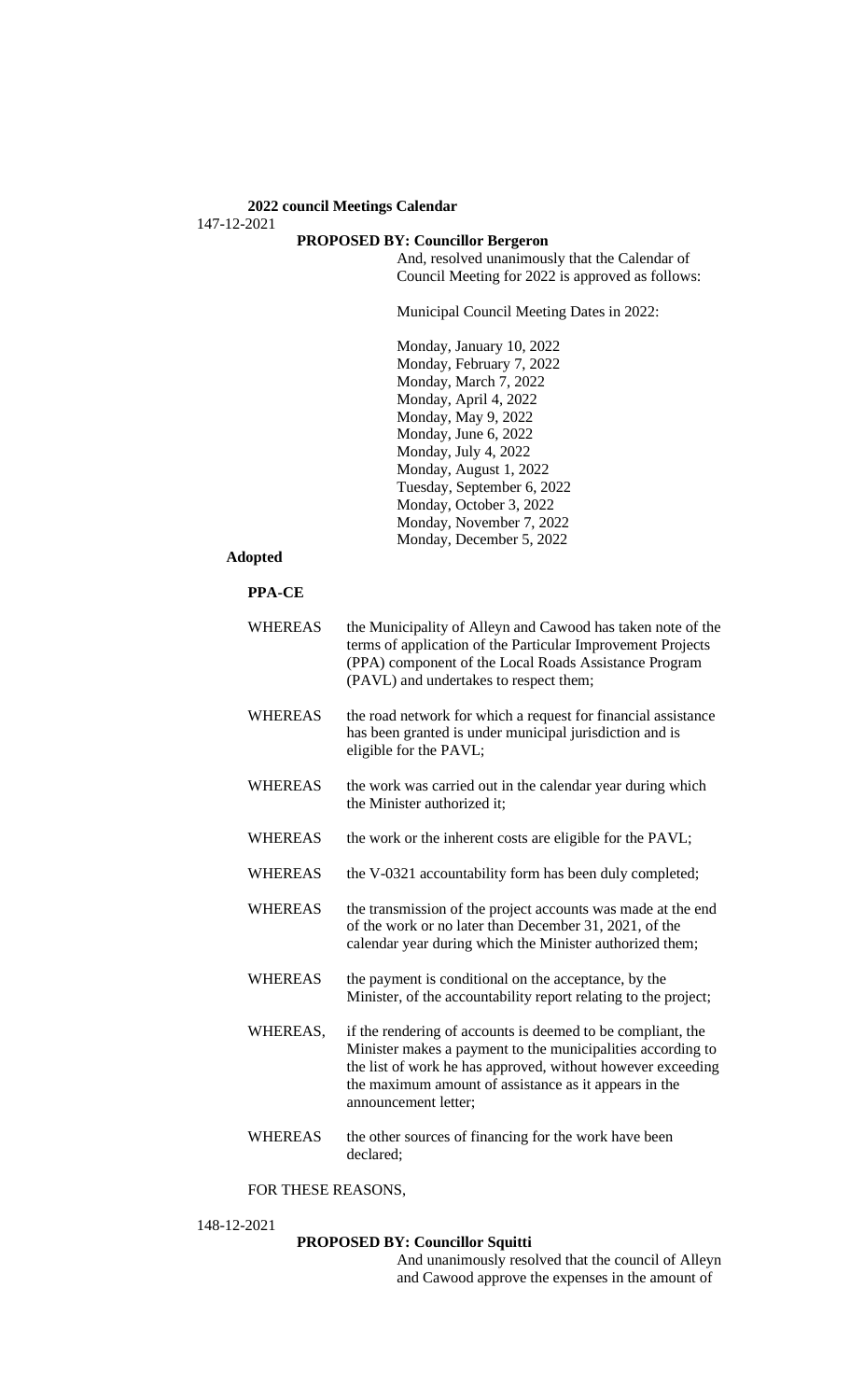\$32,168.50 relating to the improvement works and the eligible inherent costs mentioned in form V-0321, in accordance with the requirements of the Ministry of Transport of Quebec and recognizes that in the event of non-compliance with these, the financial assistance will be terminated.

## **Adopted**

#### **Annual Report – Fire cover Plan**

| <b>WHEREAS</b> | the revised fire safety cover plan came into effect on May 01,<br>2017;                                                                                                   |
|----------------|---------------------------------------------------------------------------------------------------------------------------------------------------------------------------|
| <b>WHEREAS</b> | year 4 of the revised fire safety cover plan ended on April 30,<br>2021:                                                                                                  |
| <b>WHEREAS</b> | article 35 of the Fire safety act states that an activity report<br>for the previous year must be prepared, adopted by<br>resolution, and sent to the minister each year. |

149-12-2021

### **PROPOSED BY: Councillor Tanner**

And unanimously resolved the annual report for year 4 of the revised fire safety cover plan and to transmit this report to the minister.

#### **Adopted**

## **Donations** 150-12-2021

#### **PROPOSED BY: Councillor Squitti**

And unanimously resolved the Council will be making donations to the following organisations and Associations:

Bethany Hall Committee – \$500 Trinity Anglican Church - \$500 Danford Lake United Church - \$500 Canadian Cancer Foundation - \$150 Heart and Stroke Foundation - \$150 Low Arena - \$100

#### **Adopted**

# **5. FINANCE**

#### **Accounts paid for the month of November \$118,994.60**

151-12-2021

# **PROPOSED BY: Councillor Tanner**

And, resolved unanimously that the list of accounts paid for the month of November 2021 in the amount of \$118,994.60 be approved.

# **Adopted**

**Accounts payable for the month of November \$25,827.43**

152-12-2021

### **PROPOSED BY: Councillor Squitti**

And, resolved unanimously that the list of accounts payable for the month of November 2021 in the amount of \$25,827.43 be approved.

**Adopted**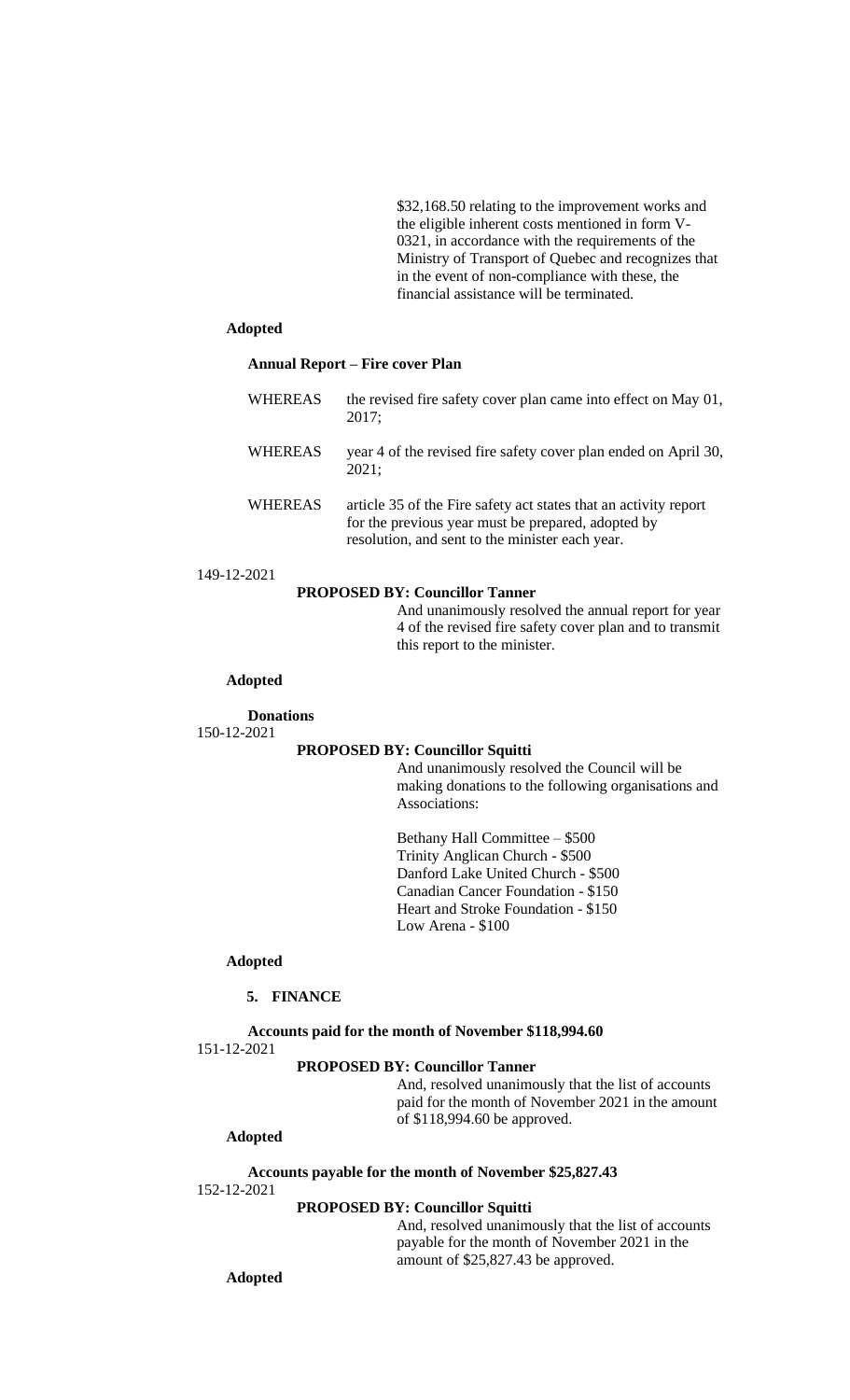# **Petty Cash for the month of November \$140.75** 153-12-2021

# **PROPOSED BY: Councillor Mona Giroux**

And, resolved unanimously that the list of petty cash for November 2021, in the amount of \$140.75 be approved as presented.

#### **Adopted**

**6. ADMINISTRATION / FINANCE & COMMUNICATION** *Councillors Mona Giroux and Sidney Squitti*

**7. URBANISM** (By-laws, planning advisory & permits) *Councillors Mona Giroux, Susan Tanner & Darryl Mayer*

**8. PUBLIC WORKS** (Roads, municipal equipment & waste collection) *Councillors James Giroux & Darryl Mayer*

Councillor Mayer did an inspection of the Municipal roads with the Road Forman.

Councillor James Giroux had a meeting with the board members of the Lake George Association for a road inspection of their different roads with the Road Forman.

Councillor James Giroux mention that 2 hydro poles need to be moved on Cawood Ouest.

**9. PUBLIC SECURITY** (Fire department, SQ & Disaster plan) *Councillors Guy Bergeron & James Giroux*

**10. MUNICIPAL PROPERTIES** (HHMP, VP, SP & Mail boxes) *Councillors Sidney Squitti & Susan Tanner*

#### **11. MONT O'BRIEN**

*Councillors Guy Bergeron and Sidney Squitti*

**12. YOUTH & SUMMER CAMP**

*Councillors Mona Giroux & Sidney Squitti*

#### **13. RECREATION & LIBRARY**

*Councillors Guy Bergeron, Darryl Mayer & Sidney Squitti*

The Municipality in partnership with the Danford Lake Recreation Association organized a Santa Claus Parade on December 10th.

**14. COTTAGE ASSOCIATIONS & ENVIRONMENT**

*Councillors Guy Bergeron & Sidney Squitti*

Councillors Bergeron and Squitti had a meeting concerning their action plan for meeting with lake front owners, make an inventory of lakes and develop the lake monitoring program.

#### **15. SENIORS / BETHANY HALL / CHURCHES & CENOTAPH COMMITTEE**

*Councillor Mona Giroux*

- **16. NEW BUSINESS**
- **17. CORRESPONDANCE**
- **18. QUESTION PERIOD**